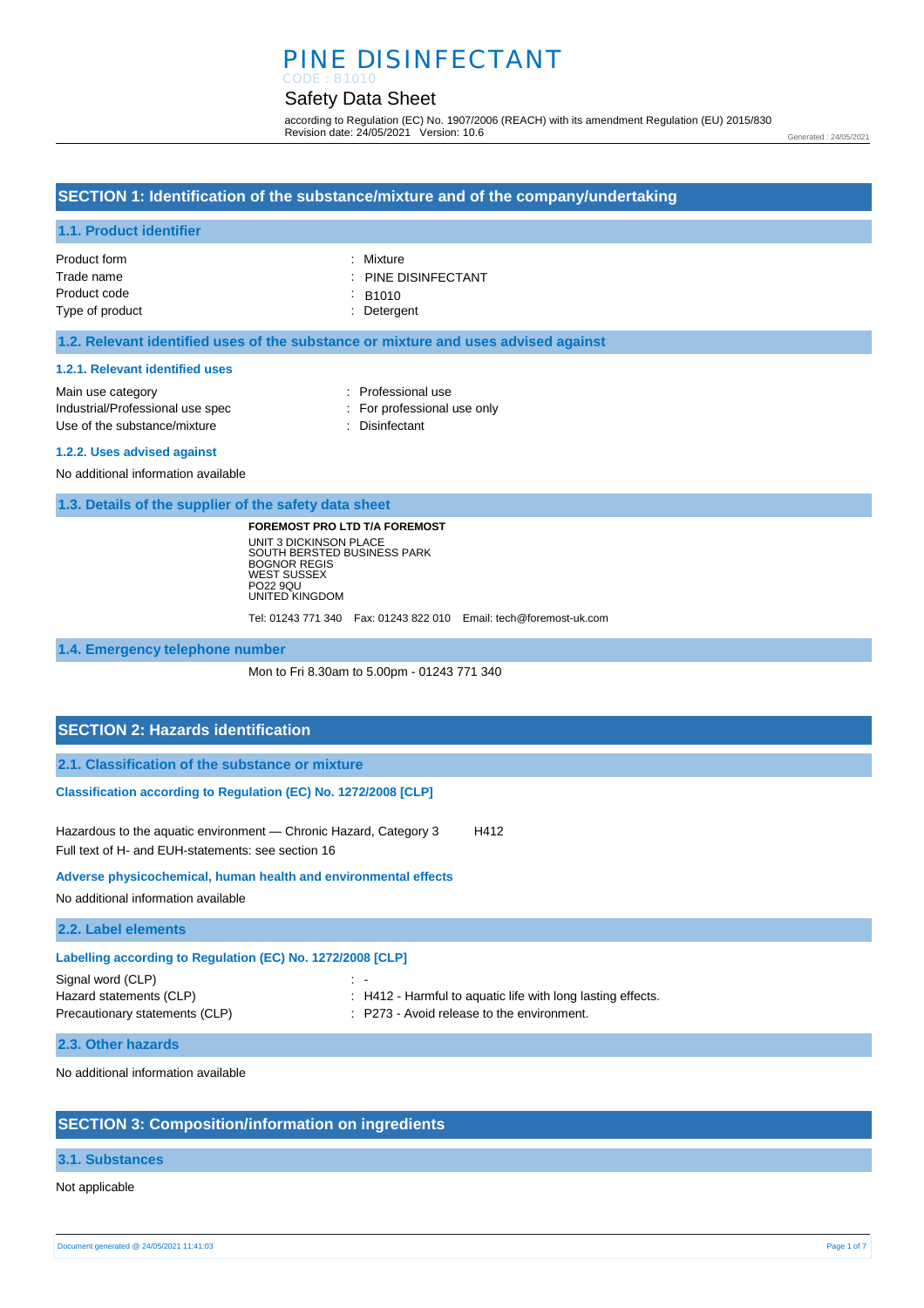# Safety Data Sheet

according to Regulation (EC) No. 1907/2006 (REACH) with its amendment Regulation (EU) 2015/830

| 3.2. Mixtures                                                             |                                                                           |               |                                                                                                                                       |
|---------------------------------------------------------------------------|---------------------------------------------------------------------------|---------------|---------------------------------------------------------------------------------------------------------------------------------------|
| <b>Name</b>                                                               | <b>Product identifier</b>                                                 | $\frac{9}{6}$ | <b>Classification according to</b><br><b>Regulation (EC) No.</b><br>1272/2008 [CLP]                                                   |
| Quaternary ammonium compounds, benzyl-C12-16-<br>alkyldimethyl, chlorides | (CAS-No.) 68424-85-1<br>(EC-No.) 270-325-2<br>(REACH-no) 01-2119965180-41 | $0.1 - 1$     | Acute Tox. 4 (Oral), H302<br>Skin Corr. 1B, H314<br>Eye Dam. 1, H318<br>Aquatic Acute 1, H400 (M=10)<br>Aquatic Chronic 1, H410 (M=1) |

Full text of H- and EUH-statements: see section 16

| <b>SECTION 4: First aid measures</b>                                          |                                                                                                                                                                                                                                         |  |  |
|-------------------------------------------------------------------------------|-----------------------------------------------------------------------------------------------------------------------------------------------------------------------------------------------------------------------------------------|--|--|
| 4.1. Description of first aid measures                                        |                                                                                                                                                                                                                                         |  |  |
| First-aid measures after inhalation                                           | : Remove person to fresh air and keep comfortable for breathing.                                                                                                                                                                        |  |  |
| First-aid measures after skin contact<br>First-aid measures after eye contact | : Wash skin with plenty of water.<br>: IF IN EYES: Rinse cautiously with water for several minutes. Remove contact lenses, if<br>present and easy to do. Continue rinsing. If eye irritation persists: Get medical<br>advice/attention. |  |  |
| First-aid measures after ingestion                                            | : Give nothing or a little water to drink. Get medical advice/attention if you feel unwell.                                                                                                                                             |  |  |
| 4.2. Most important symptoms and effects, both acute and delayed              |                                                                                                                                                                                                                                         |  |  |
| No additional information available                                           |                                                                                                                                                                                                                                         |  |  |

**4.3. Indication of any immediate medical attention and special treatment needed**

Treat symptomatically.

| <b>SECTION 5: Firefighting measures</b>                                  |                                                                                           |  |  |
|--------------------------------------------------------------------------|-------------------------------------------------------------------------------------------|--|--|
| 5.1. Extinguishing media                                                 |                                                                                           |  |  |
| Suitable extinguishing media                                             | : Carbon dioxide. Dry powder. Foam.                                                       |  |  |
| 5.2. Special hazards arising from the substance or mixture               |                                                                                           |  |  |
| No additional information available                                      |                                                                                           |  |  |
| 5.3. Advice for firefighters                                             |                                                                                           |  |  |
| No additional information available                                      |                                                                                           |  |  |
| <b>SECTION 6: Accidental release measures</b>                            |                                                                                           |  |  |
| 6.1. Personal precautions, protective equipment and emergency procedures |                                                                                           |  |  |
| 6.1.1. For non-emergency personnel                                       |                                                                                           |  |  |
| <b>Emergency procedures</b>                                              | Evacuate unnecessary personnel.                                                           |  |  |
| 6.1.2. For emergency responders                                          |                                                                                           |  |  |
| Protective equipment                                                     | Use personal protective equipment as required.                                            |  |  |
| <b>6.2. Environmental precautions</b>                                    |                                                                                           |  |  |
| Avoid release to the environment.                                        |                                                                                           |  |  |
| 6.3. Methods and material for containment and cleaning up                |                                                                                           |  |  |
| For containment                                                          | Collect spillage.                                                                         |  |  |
| Methods for cleaning up                                                  | Soak up spills with inert solids, such as clay or diatomaceous earth as soon as possible. |  |  |
| Document generated @ 24/05/2021 11:41:03                                 | Page 2 of 7                                                                               |  |  |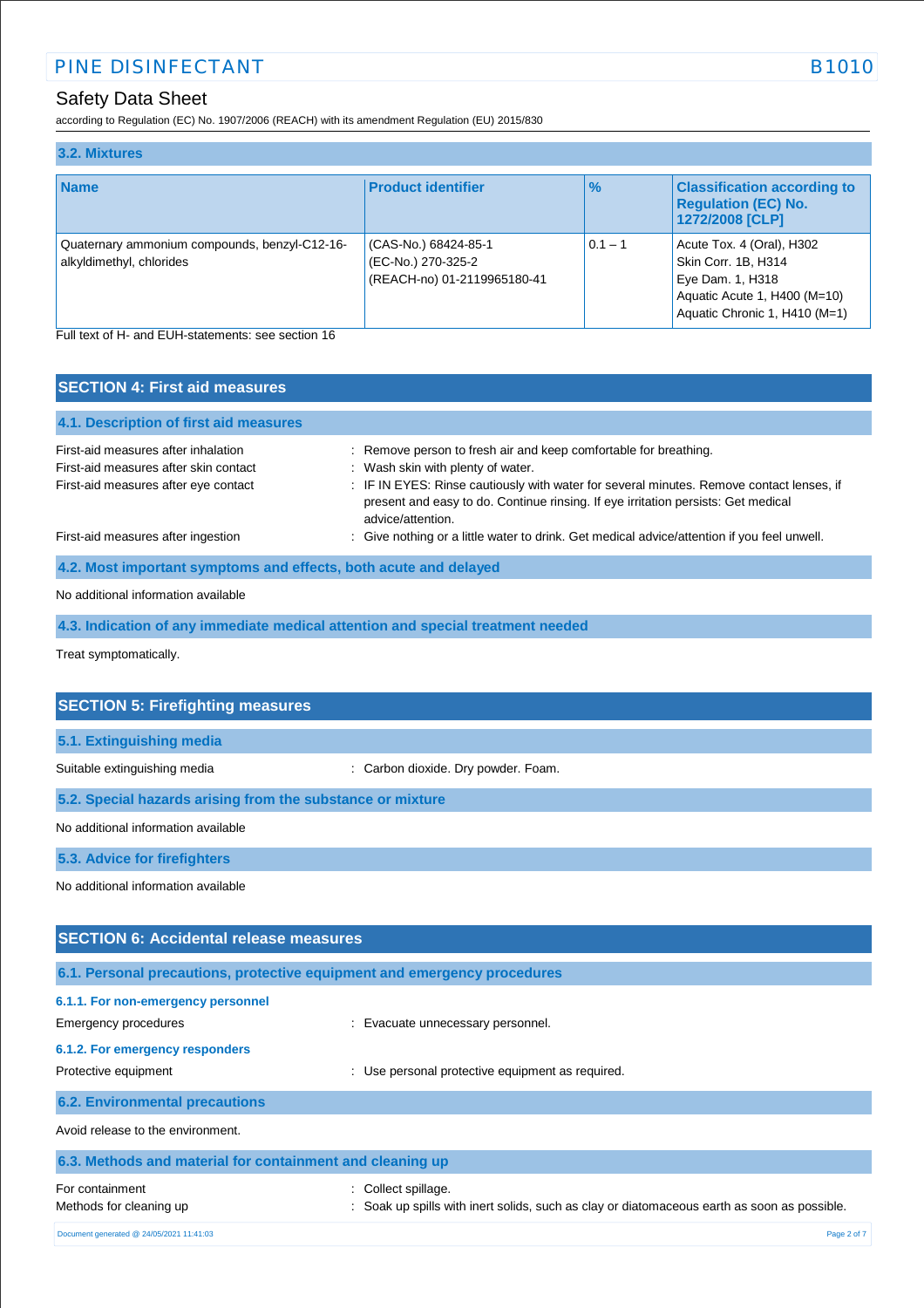## Safety Data Sheet

according to Regulation (EC) No. 1907/2006 (REACH) with its amendment Regulation (EU) 2015/830

### **6.4. Reference to other sections**

For further information refer to section 8: "Exposure controls/personal protection". For further information refer to section 13.

| <b>SECTION 7: Handling and storage</b>                                                                 |                                                                                                                                                                                                       |  |  |
|--------------------------------------------------------------------------------------------------------|-------------------------------------------------------------------------------------------------------------------------------------------------------------------------------------------------------|--|--|
| 7.1. Precautions for safe handling                                                                     |                                                                                                                                                                                                       |  |  |
| Precautions for safe handling<br>Hygiene measures                                                      | : Avoid contact with eyes.<br>: Do not eat, drink or smoke when using this product.                                                                                                                   |  |  |
| 7.2. Conditions for safe storage, including any incompatibilities                                      |                                                                                                                                                                                                       |  |  |
| <b>Technical measures</b><br>Storage conditions<br>Incompatible products<br>Special rules on packaging | : Does not require any specific or particular technical measures.<br>: Keep container closed when not in use.<br>: Oxidizing agent. Strong acids. Strong bases.<br>: Keep only in original container. |  |  |
| 7.3. Specific end use(s)                                                                               |                                                                                                                                                                                                       |  |  |

No additional information available

## **SECTION 8: Exposure controls/personal protection**

### **8.1. Control parameters**

#### **8.1.1 National occupational exposure and biological limit values**

No additional information available

#### **8.1.2. Recommended monitoring procedures**

No additional information available

### **8.1.3. Air contaminants formed**

No additional information available

#### **8.1.4. DNEL and PNEC**

No additional information available

#### **8.1.5. Control banding**

No additional information available

### **8.2. Exposure controls**

**8.2.1. Appropriate engineering controls**

No additional information available

## **8.2.2. Personal protection equipment**

#### **8.2.2.1. Eye and face protection**

| <b>Eye protection:</b>                    |  |
|-------------------------------------------|--|
| Not required for normal conditions of use |  |

#### **8.2.2.2. Skin protection**

#### **Skin and body protection:**

Not required for normal conditions of use

### **Hand protection:**

In case of repeated or prolonged contact wear gloves. Chemical resistant gloves (according to European standard EN 374 or equivalent)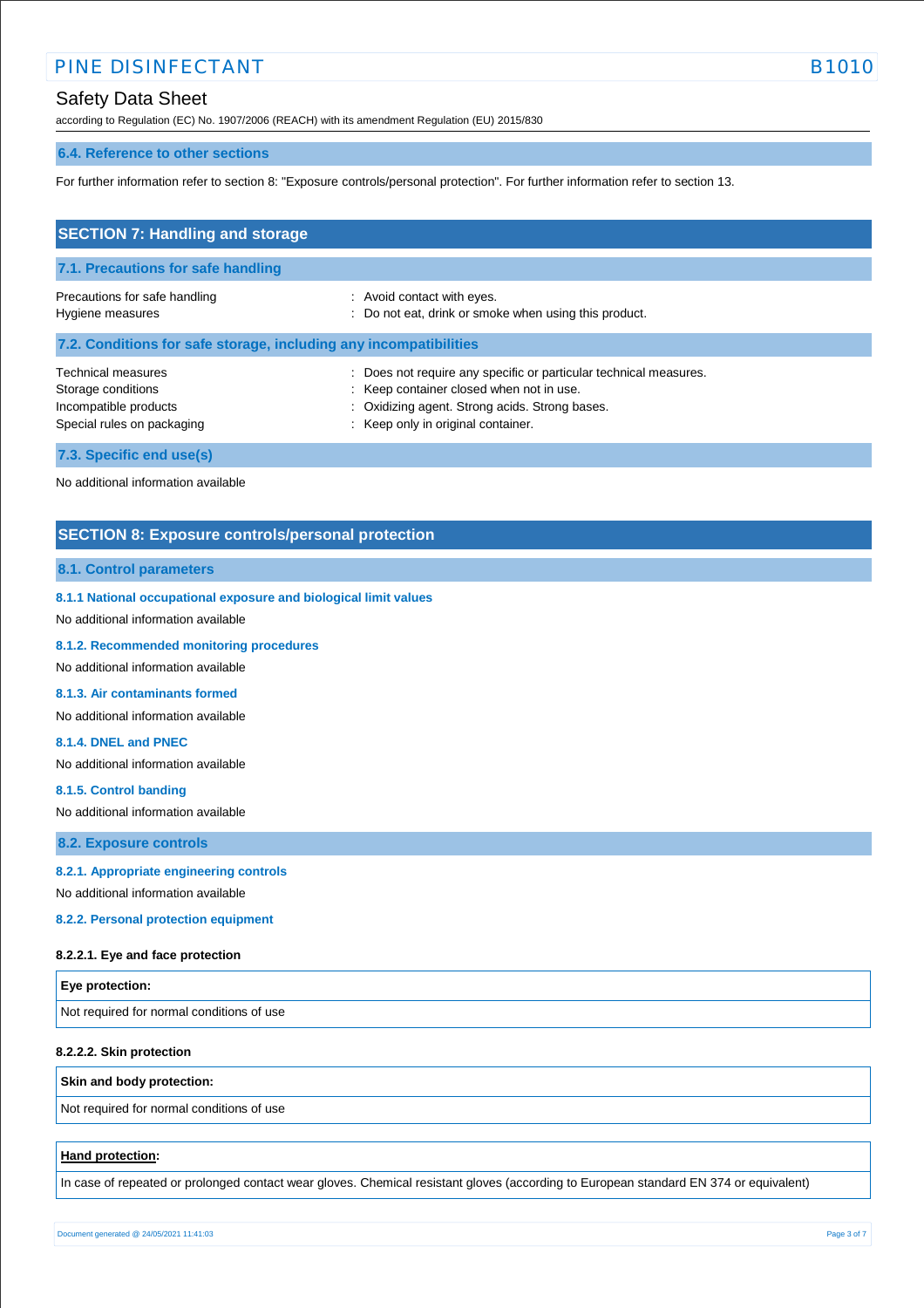## Safety Data Sheet

according to Regulation (EC) No. 1907/2006 (REACH) with its amendment Regulation (EU) 2015/830

#### **Other skin protection**

### **Materials for protective clothing:**

Not required for normal conditions of use

#### **8.2.2.3. Respiratory protection**

No additional information available

### **8.2.2.4. Thermal hazards**

No additional information available

#### **8.2.3. Environmental exposure controls**

No additional information available

# **SECTION 9: Physical and chemical properties**

## **9.1. Information on basic physical and chemical properties**

| Physical state                                  | Liquid            |
|-------------------------------------------------|-------------------|
| Appearance                                      | Liquid.           |
| Colour                                          | Green.            |
| Odour                                           | sharp.            |
| Odour threshold                                 | No data available |
| рH                                              | 7                 |
| Relative evaporation rate (butylacetate=1)      | No data available |
| Melting point                                   | No data available |
| Freezing point                                  | No data available |
| Boiling point                                   | $\geq 100$ °C     |
| Flash point                                     | No data available |
| Auto-ignition temperature                       | No data available |
| Decomposition temperature                       | No data available |
| Flammability (solid, gas)                       | No data available |
| Vapour pressure                                 | No data available |
| Relative vapour density at 20 °C                | No data available |
| Relative density                                | 1                 |
| Solubility                                      | Soluble in water. |
| Partition coefficient n-octanol/water (Log Pow) | No data available |
| Viscosity, kinematic                            | No data available |
| Viscosity, dynamic                              | No data available |
| <b>Explosive properties</b>                     | No data available |
| Oxidising properties                            | No data available |
| <b>Explosive limits</b>                         | No data available |
|                                                 |                   |

### **9.2. Other information**

No additional information available

## **SECTION 10: Stability and reactivity**

### **10.1. Reactivity**

The product is non-reactive under normal conditions of use, storage and transport.

## **10.2. Chemical stability**

Stable under normal conditions of use.

### **10.3. Possibility of hazardous reactions**

Stable under normal conditions of use.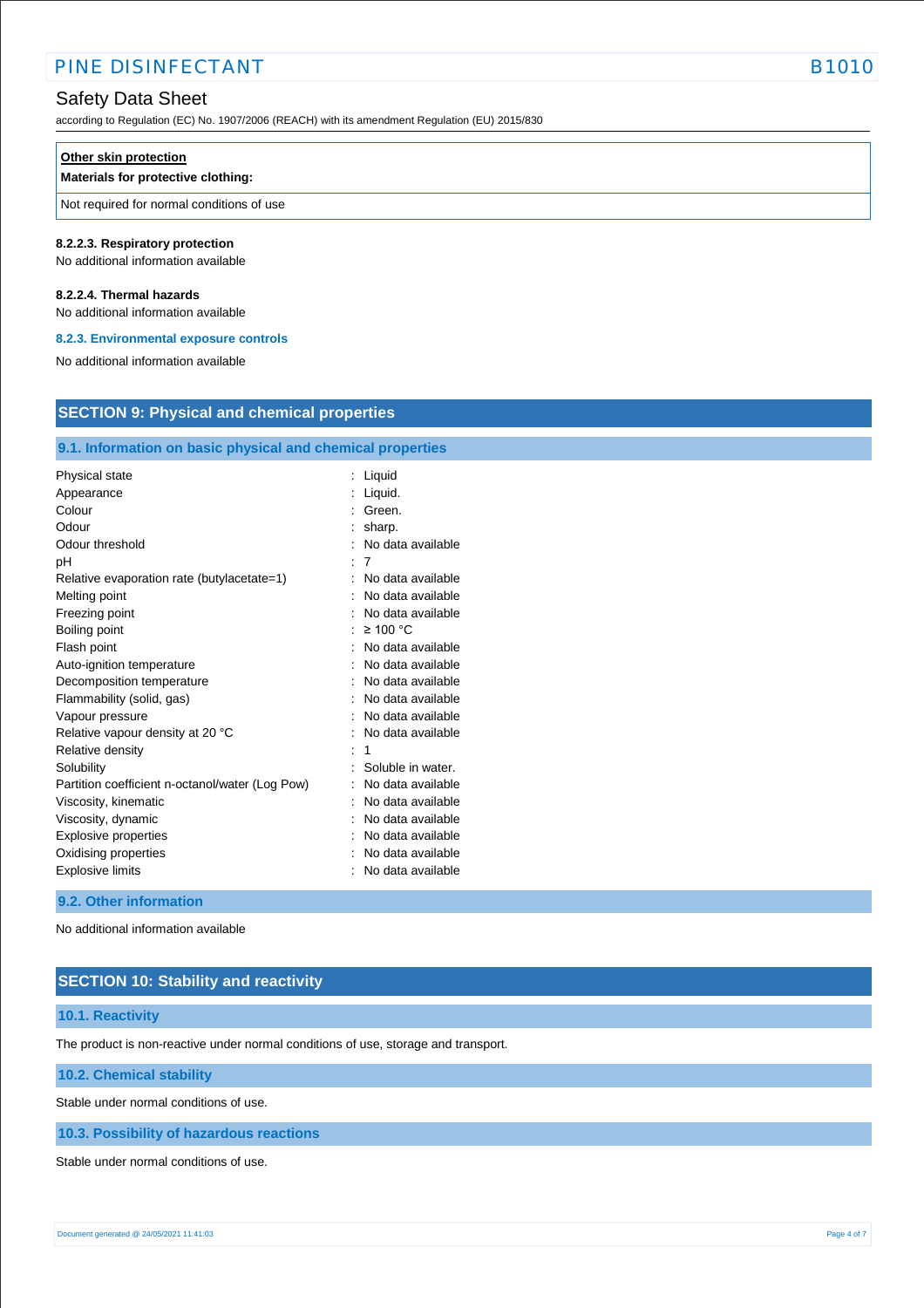## Safety Data Sheet

according to Regulation (EC) No. 1907/2006 (REACH) with its amendment Regulation (EU) 2015/830

## **10.4. Conditions to avoid**

None under recommended storage and handling conditions (see section 7).

**10.5. Incompatible materials**

None under normal use.

**10.6. Hazardous decomposition products**

Under normal conditions of storage and use, hazardous decomposition products should not be produced.

## **SECTION 11: Toxicological information**

## **11.1 Information on toxicological effects**

| Acute toxicity (oral)<br>Acute toxicity (dermal)<br>Acute toxicity (inhalation) | Not classified<br>Not classified<br>: Not classified              |
|---------------------------------------------------------------------------------|-------------------------------------------------------------------|
| Skin corrosion/irritation                                                       | : Not classified<br>pH: 7                                         |
| Serious eye damage/irritation                                                   | : Not classified<br>pH: 7                                         |
| Respiratory or skin sensitisation<br>Germ cell mutagenicity<br>Carcinogenicity  | $\therefore$ Not classified<br>Not classified<br>: Not classified |
| Reproductive toxicity                                                           | : Not classified                                                  |
| STOT-single exposure                                                            | : Not classified                                                  |
| STOT-repeated exposure                                                          | : Not classified                                                  |
| Aspiration hazard                                                               | Not classified                                                    |

## **SECTION 12: Ecological information**

| 12.1. Toxicity                                                                                                       |
|----------------------------------------------------------------------------------------------------------------------|
| Hazardous to the aquatic environment, short-term<br>: Not classified<br>(acute)                                      |
| Hazardous to the aquatic environment, long-term<br>: Harmful to aquatic life with long lasting effects.<br>(chronic) |
| 12.2. Persistence and degradability                                                                                  |
| No additional information available                                                                                  |
| 12.3. Bioaccumulative potential                                                                                      |
| No additional information available                                                                                  |
| 12.4. Mobility in soil                                                                                               |
| No additional information available                                                                                  |
| 12.5. Results of PBT and vPvB assessment                                                                             |
| No additional information available                                                                                  |
| 12.6. Other adverse effects                                                                                          |
| No additional information available                                                                                  |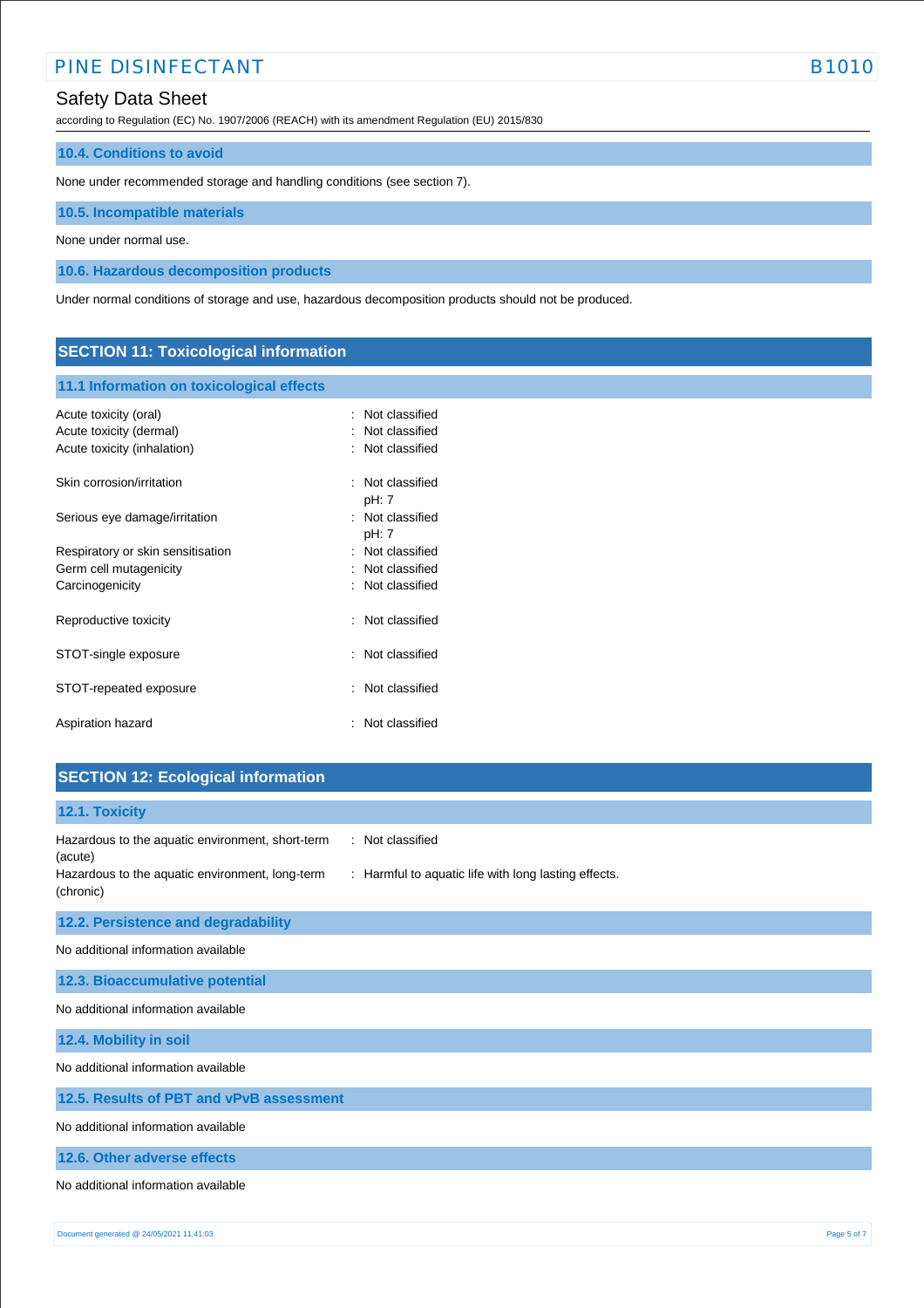## Safety Data Sheet

according to Regulation (EC) No. 1907/2006 (REACH) with its amendment Regulation (EU) 2015/830

## **SECTION 13: Disposal considerations**

## **13.1. Waste treatment methods**

No additional information available

## **SECTION 14: Transport information**

In accordance with ADR / IMDG / IATA

| 14.1 UN number                                                                                                                                         |                                                                     |  |
|--------------------------------------------------------------------------------------------------------------------------------------------------------|---------------------------------------------------------------------|--|
| UN-No. (ADR)<br>UN-No. (IMDG)<br>UN-No. (IATA)                                                                                                         | Not applicable<br>Not applicable<br>: Not applicable                |  |
| 14.2. UN proper shipping name                                                                                                                          |                                                                     |  |
| Proper Shipping Name (ADR)<br>Proper Shipping Name (IMDG)<br>Proper Shipping Name (IATA)                                                               | Not applicable<br>Not applicable<br>Not applicable                  |  |
| 14.3. Transport hazard class(es)                                                                                                                       |                                                                     |  |
| <b>ADR</b><br>Transport hazard class(es) (ADR)<br><b>IMDG</b><br>Transport hazard class(es) (IMDG)<br><b>IATA</b><br>Transport hazard class(es) (IATA) | : Not applicable<br>: Not applicable<br>: Not applicable            |  |
| 14.4. Packing group                                                                                                                                    |                                                                     |  |
| Packing group (ADR)<br>Packing group (IMDG)<br>Packing group (IATA)                                                                                    | Not applicable<br>Not applicable<br>Not applicable                  |  |
| <b>14.5. Environmental hazards</b>                                                                                                                     |                                                                     |  |
| Dangerous for the environment<br>Marine pollutant<br>Other information                                                                                 | No<br>÷<br><b>No</b><br>÷<br>No supplementary information available |  |
| 14.6. Special precautions for user                                                                                                                     |                                                                     |  |
| <b>Overland transport</b><br>No data available<br><b>Transport by sea</b><br>No data available<br>Air transport<br>No data available                   |                                                                     |  |

**14.7. Transport in bulk according to Annex II of Marpol and the IBC Code**

Not applicable